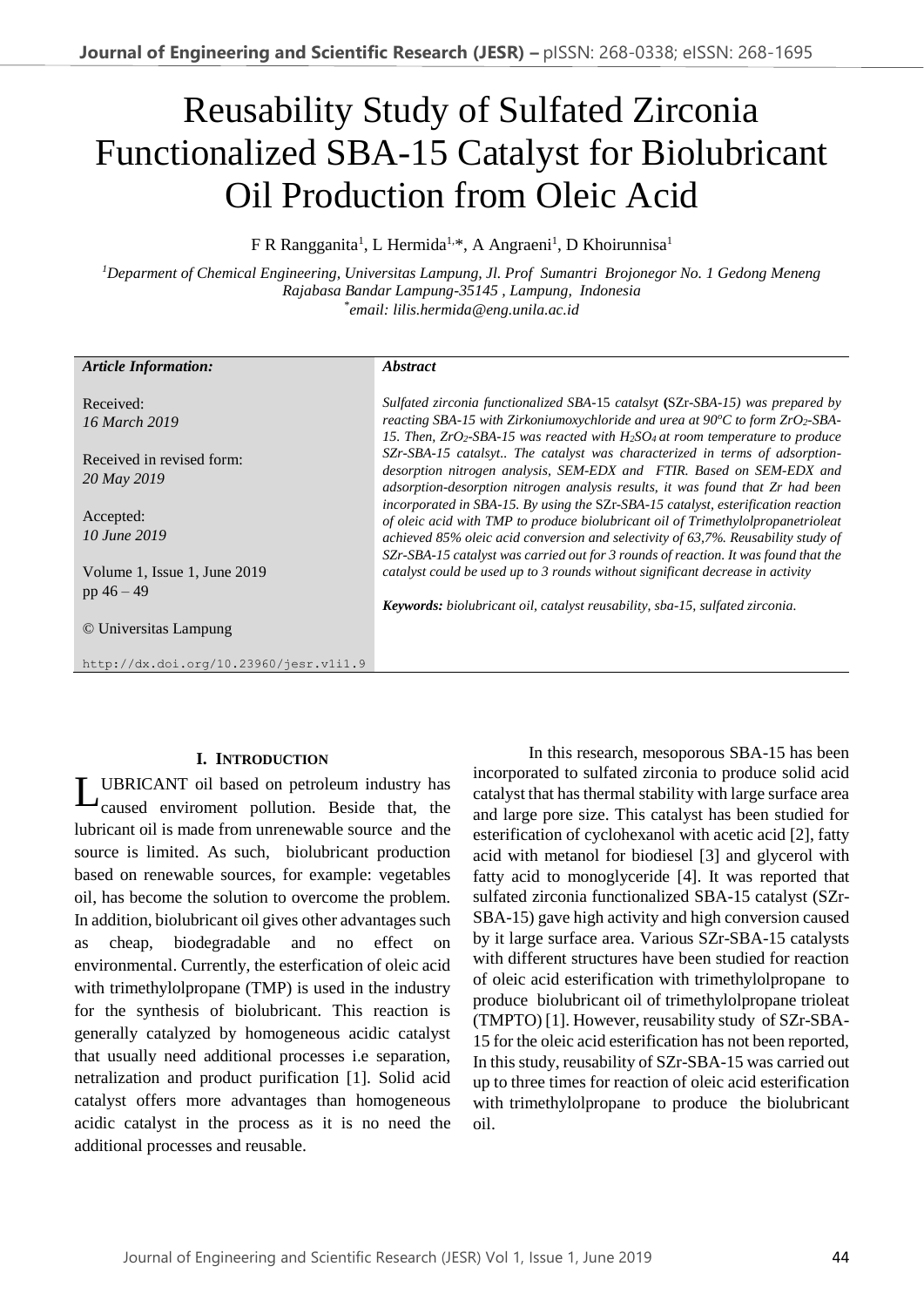## **II. MATERIALS AND METHODS**

## *A. Preparation of SBA-15*

The sinthesis of SBA-15 was prepared according to the methode as described in literature [4-5]. Four grams of pluronic as a template was dissolved in 30 ml destillated water and 120 ml HCl 2M at room temperature. Then, the solution was heated to  $60^{\circ}$ C on a hotplate. TEOS as silica source was added to the solution and stirred for 30 min with stirring rate of 750 rpm. When the colour of the solution change to white, the stirring rate was decreased to 300 rpm and kept this conditons for futher 20 h. The solution then was transffered to erlenmeyer and aged at  $80^{\circ}$ C for 48 h in a waterbath. After that, the solid product was filltered, washed with distilleted water and dried in an oven at  $120^{\circ}$ C for 12 h. Calcination was carried out in a furnace at 550°C for 6 h to produce SBA-15.

#### *B. CPreparation of SZr-SBA-15*

SZr-SBA-15 catalyst was prepared by using a method as describe in literature [2] except the amount of sulfated zirconia.. Four grams of SBA-15 (heated in oven at  $120^{\circ}$ C for 4 h) was added to solution of 0.5508 g zirconium oxychloride, 1.083 g of urea and 120 ml distillated water. The mixture was stirred and refluxed at 90 $\degree$ C for 6 h to form  $ZrO_2$ -SBA-15. The mixture was filltered, washed, dried at  $100^{\circ}$ C for 24 h in an oven and calcined in a furnace at  $550^{\circ}$ C for 6 h. The solution of  $H<sub>2</sub>SO<sub>4</sub>$  was added to  $ZrO<sub>2</sub>SBA-15$  at room temperature to form SZr-SBA-15. Finally, the solid product was filltered, dried at  $110^{\circ}$ C and calcined at  $550^{\circ}$ C for 3 h in a furnace.

## *C. The Reusability Test of SZr-SBA-15 catalyst for Esterification of Oleic Acid with TMP*

The reaction was performed in a necked flat bottom flask eqquiped with water separator and termometer on a stirring hotplate. Oleic acid and Trimethylolpropane (TMP) with molar rasio 3:1 were placed in the flask, then, 5% w/w catalyst (based on weight of oleic acid) was added to it. The reaction was taken place at  $150^{\circ}$ C for 5 h with stirring rate 750 rpm. After the reaction was complated, the samples of product were taken out and filltered to take the catalyst. The former catalyst was washed with hexane solution to remove the oil that still stack on the catalyst and dried at  $80^{\circ}$ C for 24 h in an oven. The former catalyst then used to the same procedure of esterification (reusability) up to 3 times reaction.

#### **III. RESULTS AND DISCUSSIONS**

#### *A. Characterization of Catalyst.*

The result of  $N_2$  adsorption-desorption analysis are shown in Fig.1. Based on the result, the adsorptiondesorption isotherms curves for SBA-15 and SZr-SBA-15 had the same type, a curve that shown the mesostructure of the material. It is shown that the process of SZr incorporation in SBA-15 did not change the mesostructural characteristic.



**Figure 1.** Adsorption/desorption curves of SBA-15 and SZr-SBA-15

The properties such as surface area, pore volume and pore size of SBA-15 and SZr-SBA-15 are shown in Table 1.

**Table 1**. The Properties of Materials

| No                          | <b>Materials</b> | <b>Surface</b><br>Area<br>$(m^2/g)$ | Pore<br>Volume<br>(cc/g) | Pore<br><b>Size</b><br>$\mathring{A}$ |
|-----------------------------|------------------|-------------------------------------|--------------------------|---------------------------------------|
|                             | $SBA-15$         | 672.097                             | 0.795                    | 38.584                                |
| $\mathcal{D}_{\mathcal{L}}$ | SZrSBA15         | 413.336                             | 0.693                    | 65.781                                |

The pore size and surface area for SBA-15 are 529.219  $m^2$  g<sup>-1</sup> dan 38.584 Å, it was comparable to a previous publication [4,6] suggesting that SBA-15 has surface area with range 500-1500  $\text{m}^2$  g<sup>-1</sup> and pore size 20-500 Å. Beside that, the pore size increase after the incorporation, indicated that SZr is mainly incorporate into the pore of SBA-15. The increasing of pore size was caused by silica dissolution reaction when the incorporation taken place [7].

SEM image of SBA-15 and SZr-SBA-15 are shown in Fig 2. All of SEM images shown the cilynder hexagonal forms as suggested in the literature [5].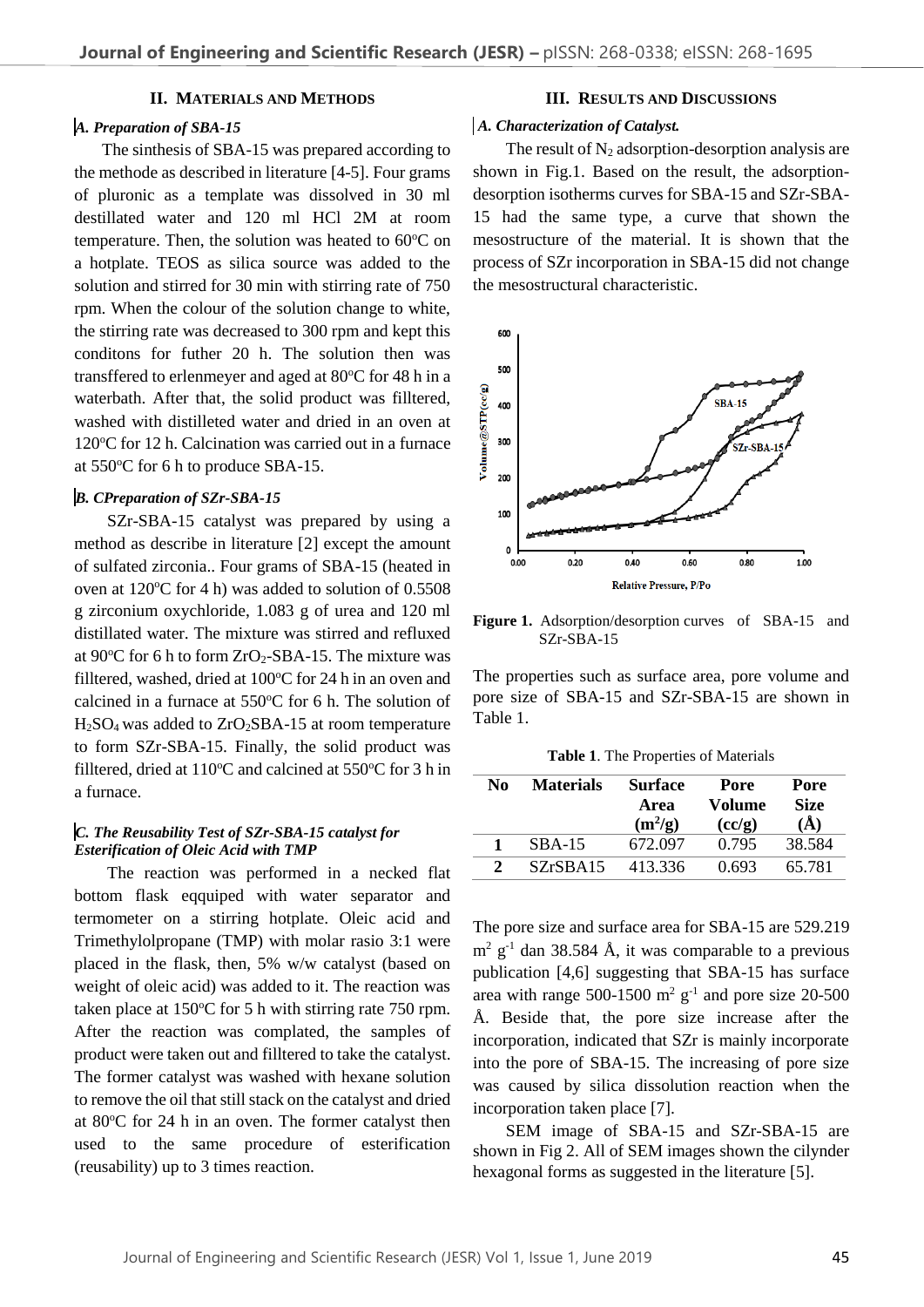

**Figure 2**. SEM Images of a) SBA-15 ; b) SZr-SBA-15

Incorporation of sulfated zirconia in SBA-15 was monitored by EDX spectrum. According to the analysis result, there were Zr peaks in SZr-SBA-15 spectrum as shown in Fig 3 at around 0.5 and 2 keV. The Zr peak location were agreed as reported in the literatures [Bhanjana,2016]. This indicated that sulfated zirconia could be successfully incorporated in SBA-15.



**Figure 3.** EDX Spectrum SZr-SBA-15

The presence of C-SZr bond in SBA-15 was also confirmed by FTIR Spectrum as shown in Fig. 4. The vibration at 800 cm<sup>-1</sup> to 1260 cm<sup>-1</sup> are attributed to Si-O-Si bond that presented in SBA-15 while the vibration at  $613 \text{ cm}^{-1}$  is related to C-SZr bond.



**Figure 4.** FTIR Spectrum of SBA-15 and SZr-SBA-15

# *B. Esterification of Oleic Acid with TMP and The Reusability* .

Conversion and selectivity of TMPTO was determined by GC-MS analysis. Based on data in Figure 5, it shows that esterification of oleic acid with TMP using SZr-SBA-15 offered 85,9% conversion with 63,7% selectivity. This conversion did not decrease significally in the second cycle (83,3%) and third cycle (82,02%) of usage in the esterification to produce TMPTO. It was shown that SZr-SBA-15 was the effective catalyst for the esterification of oleic acid with TMP to produce biolubricant of TMPTO and also had the ability to be reused. The decreasing of selectivity would be caused by carbon that closed the pore of catalyst during the reaction.